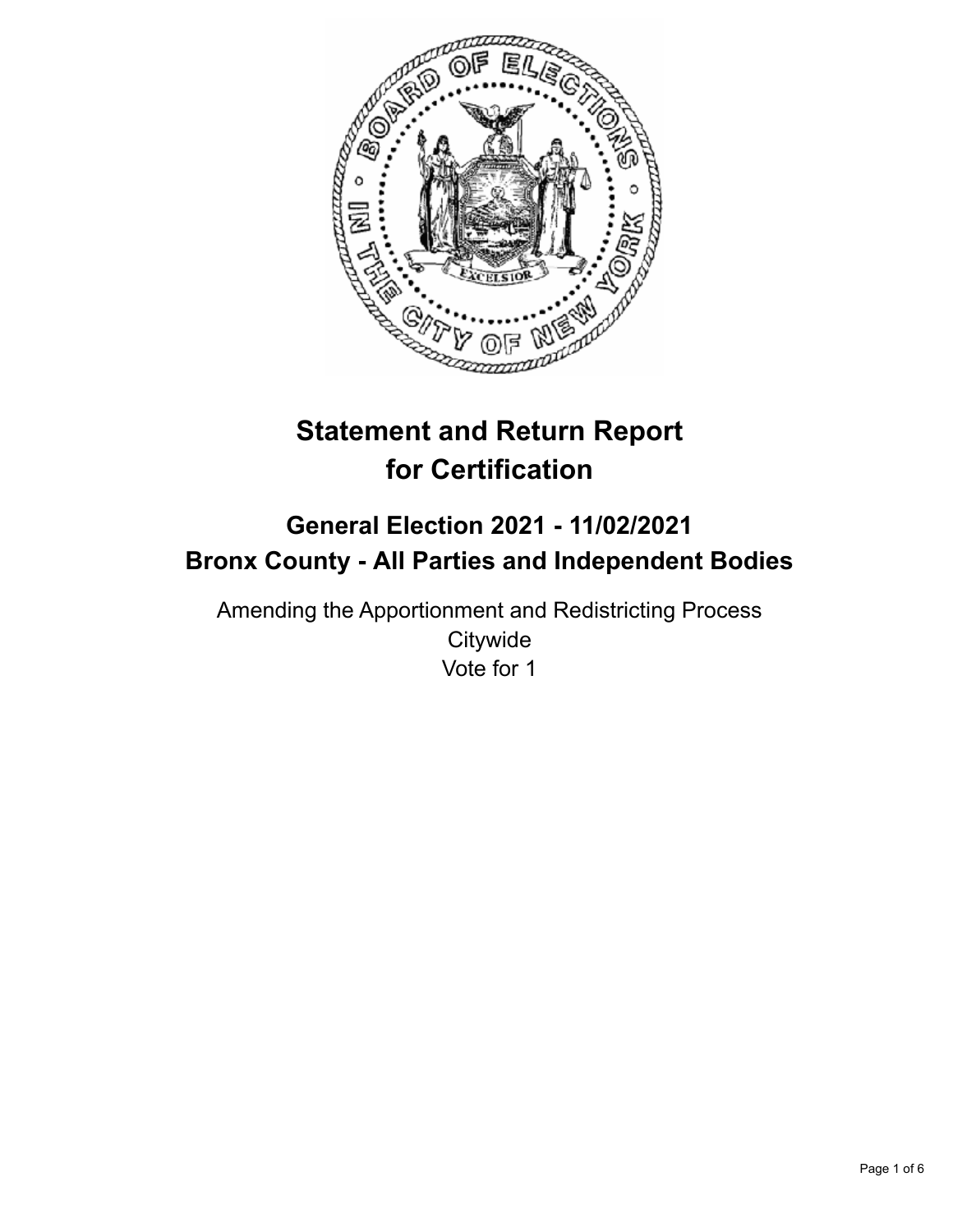

| PUBLIC COUNTER                                           | 9,094 |
|----------------------------------------------------------|-------|
| MANUALLY COUNTED EMERGENCY                               | 0     |
| ABSENTEE / MILITARY                                      | 567   |
| AFFIDAVIT                                                | 68    |
| <b>Total Ballots</b>                                     | 9,729 |
| Less - Inapplicable Federal/Special Presidential Ballots | 0     |
| <b>Total Applicable Ballots</b>                          | 9,729 |
| <b>YES</b>                                               | 4,573 |
| <b>NO</b>                                                | 1,898 |
| <b>Total Votes</b>                                       | 6,471 |
| Unrecorded                                               | 3,258 |

# **Assembly District 78**

| 6,974 |
|-------|
| 0     |
| 507   |
| 63    |
| 7,544 |
| 0     |
| 7,544 |
| 3,604 |
| 1,642 |
| 5,246 |
| 2,298 |
|       |

| <b>PUBLIC COUNTER</b>                                    | 10,252   |
|----------------------------------------------------------|----------|
| <b>MANUALLY COUNTED EMERGENCY</b>                        | $\Omega$ |
| ABSENTEE / MILITARY                                      | 611      |
| <b>AFFIDAVIT</b>                                         | 49       |
| <b>Total Ballots</b>                                     | 10,912   |
| Less - Inapplicable Federal/Special Presidential Ballots | 0        |
| <b>Total Applicable Ballots</b>                          | 10,912   |
| <b>YES</b>                                               | 5,298    |
| NO.                                                      | 2,233    |
| <b>Total Votes</b>                                       | 7,531    |
| Unrecorded                                               | 3.381    |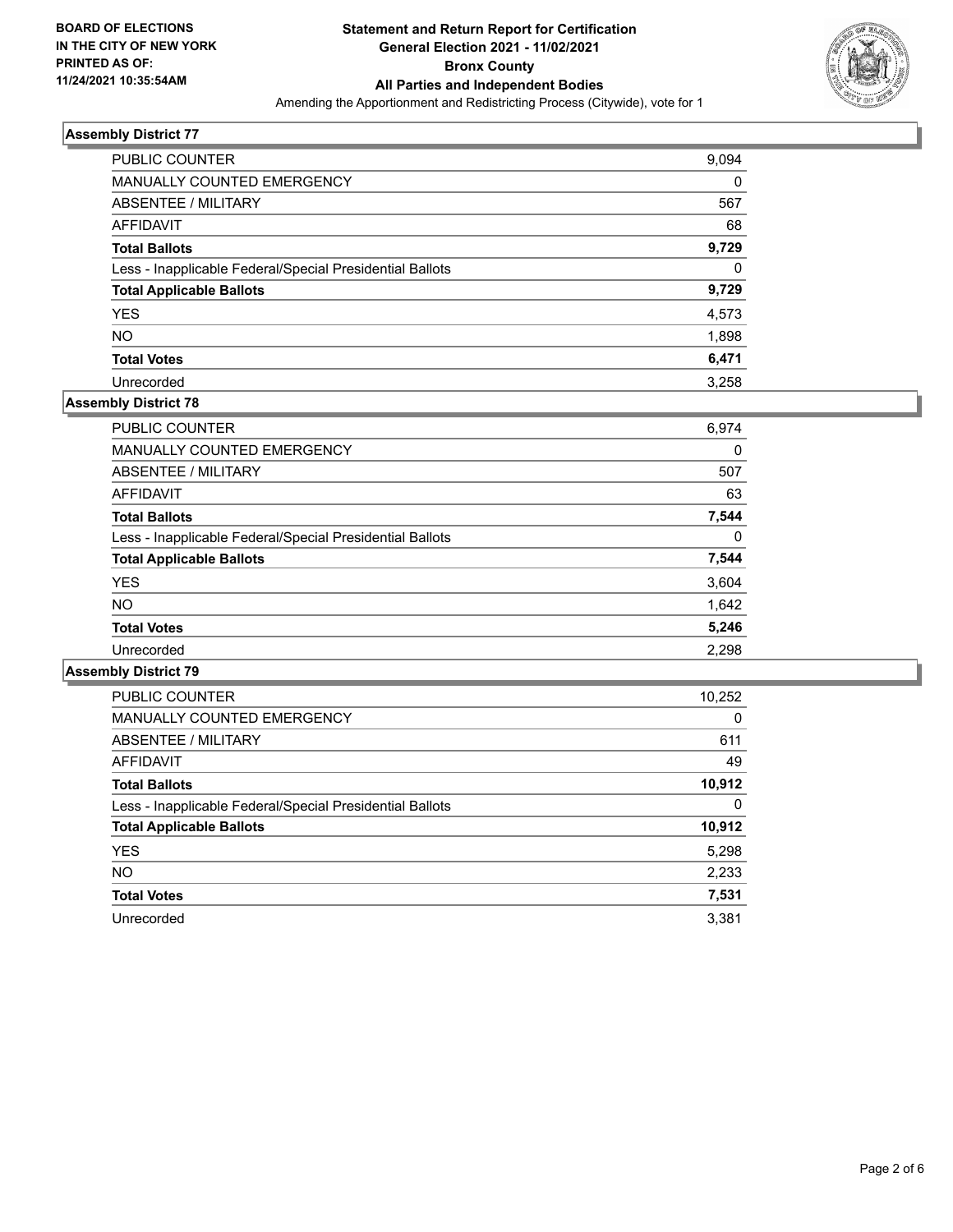

| <b>PUBLIC COUNTER</b>                                    | 10,798 |
|----------------------------------------------------------|--------|
| MANUALLY COUNTED EMERGENCY                               | 0      |
| ABSENTEE / MILITARY                                      | 777    |
| AFFIDAVIT                                                | 59     |
| <b>Total Ballots</b>                                     | 11,634 |
| Less - Inapplicable Federal/Special Presidential Ballots | 0      |
| <b>Total Applicable Ballots</b>                          | 11,634 |
| <b>YES</b>                                               | 5,420  |
| <b>NO</b>                                                | 3,509  |
| <b>Total Votes</b>                                       | 8,929  |
| Unrecorded                                               | 2.705  |

# **Assembly District 81**

| <b>PUBLIC COUNTER</b>                                    | 16,245 |
|----------------------------------------------------------|--------|
| <b>MANUALLY COUNTED EMERGENCY</b>                        | 0      |
| ABSENTEE / MILITARY                                      | 2,237  |
| AFFIDAVIT                                                | 97     |
| <b>Total Ballots</b>                                     | 18,579 |
| Less - Inapplicable Federal/Special Presidential Ballots | 0      |
| <b>Total Applicable Ballots</b>                          | 18,579 |
| <b>YES</b>                                               | 10,235 |
| <b>NO</b>                                                | 5.277  |
| <b>Total Votes</b>                                       | 15,512 |
| Unrecorded                                               | 3,067  |

| <b>PUBLIC COUNTER</b>                                    | 19,375   |
|----------------------------------------------------------|----------|
| <b>MANUALLY COUNTED EMERGENCY</b>                        | $\Omega$ |
| ABSENTEE / MILITARY                                      | 1,323    |
| <b>AFFIDAVIT</b>                                         | 101      |
| <b>Total Ballots</b>                                     | 20,799   |
| Less - Inapplicable Federal/Special Presidential Ballots | 0        |
| <b>Total Applicable Ballots</b>                          | 20,799   |
| <b>YES</b>                                               | 9,211    |
| NO.                                                      | 7,919    |
| <b>Total Votes</b>                                       | 17,130   |
| Unrecorded                                               | 3.669    |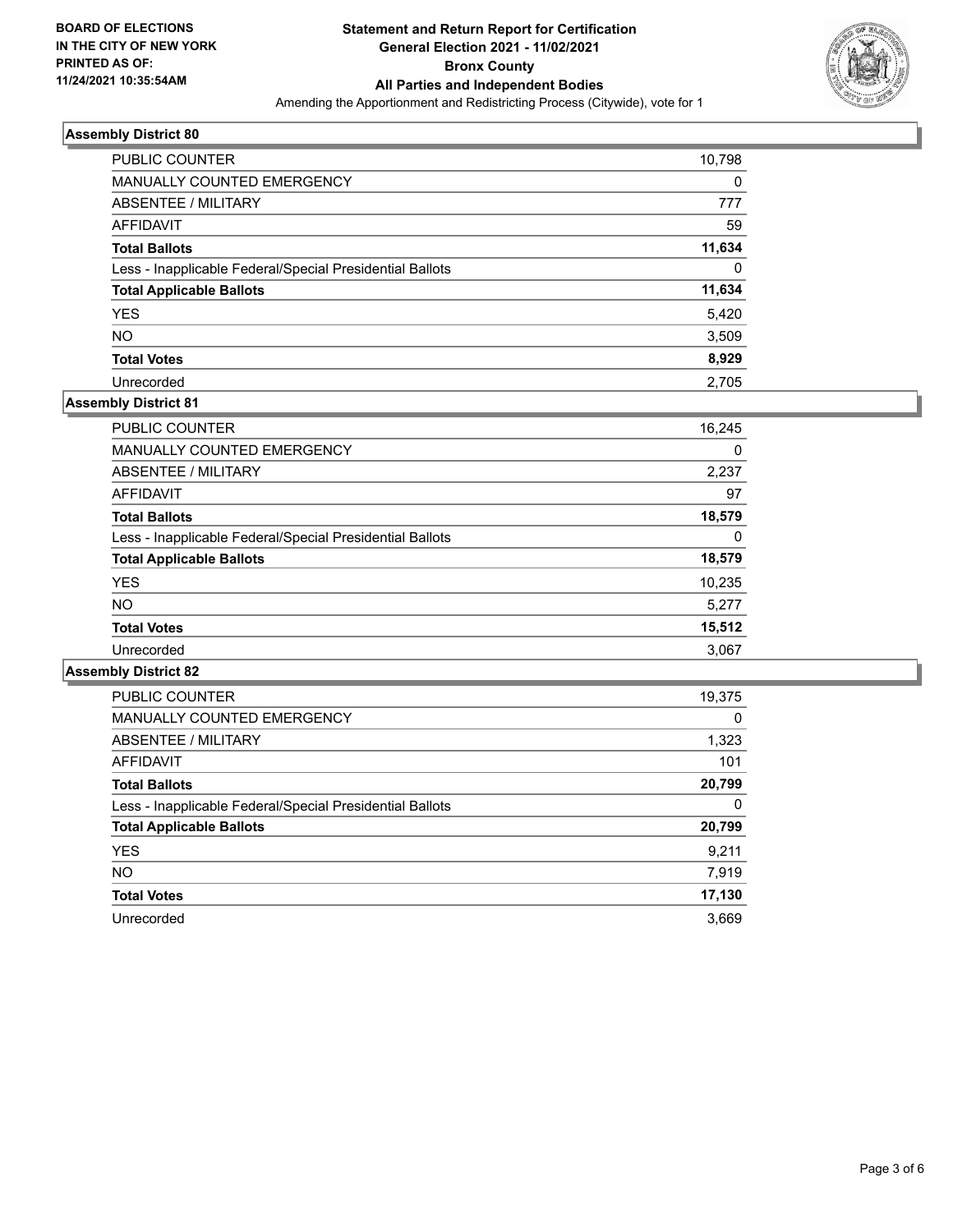

| PUBLIC COUNTER                                           | 12,760   |
|----------------------------------------------------------|----------|
| MANUALLY COUNTED EMERGENCY                               | $\Omega$ |
| ABSENTEE / MILITARY                                      | 759      |
| AFFIDAVIT                                                | 68       |
| <b>Total Ballots</b>                                     | 13,587   |
| Less - Inapplicable Federal/Special Presidential Ballots | $\Omega$ |
| <b>Total Applicable Ballots</b>                          | 13,587   |
| <b>YES</b>                                               | 7,047    |
| <b>NO</b>                                                | 2,964    |
| <b>Total Votes</b>                                       | 10,011   |
| Unrecorded                                               | 3.576    |

#### **Assembly District 84**

| 8,679 |
|-------|
| 0     |
| 400   |
| 56    |
| 9,135 |
| 0     |
| 9,135 |
| 4,227 |
| 1.717 |
| 5,944 |
| 3,191 |
|       |

| <b>PUBLIC COUNTER</b>                                    | 8,893    |
|----------------------------------------------------------|----------|
| <b>MANUALLY COUNTED EMERGENCY</b>                        | $\Omega$ |
| ABSENTEE / MILITARY                                      | 520      |
| <b>AFFIDAVIT</b>                                         | 48       |
| <b>Total Ballots</b>                                     | 9,461    |
| Less - Inapplicable Federal/Special Presidential Ballots | $\Omega$ |
| <b>Total Applicable Ballots</b>                          | 9,461    |
| <b>YES</b>                                               | 4,424    |
| NO.                                                      | 2,102    |
| <b>Total Votes</b>                                       | 6,526    |
| Unrecorded                                               | 2.935    |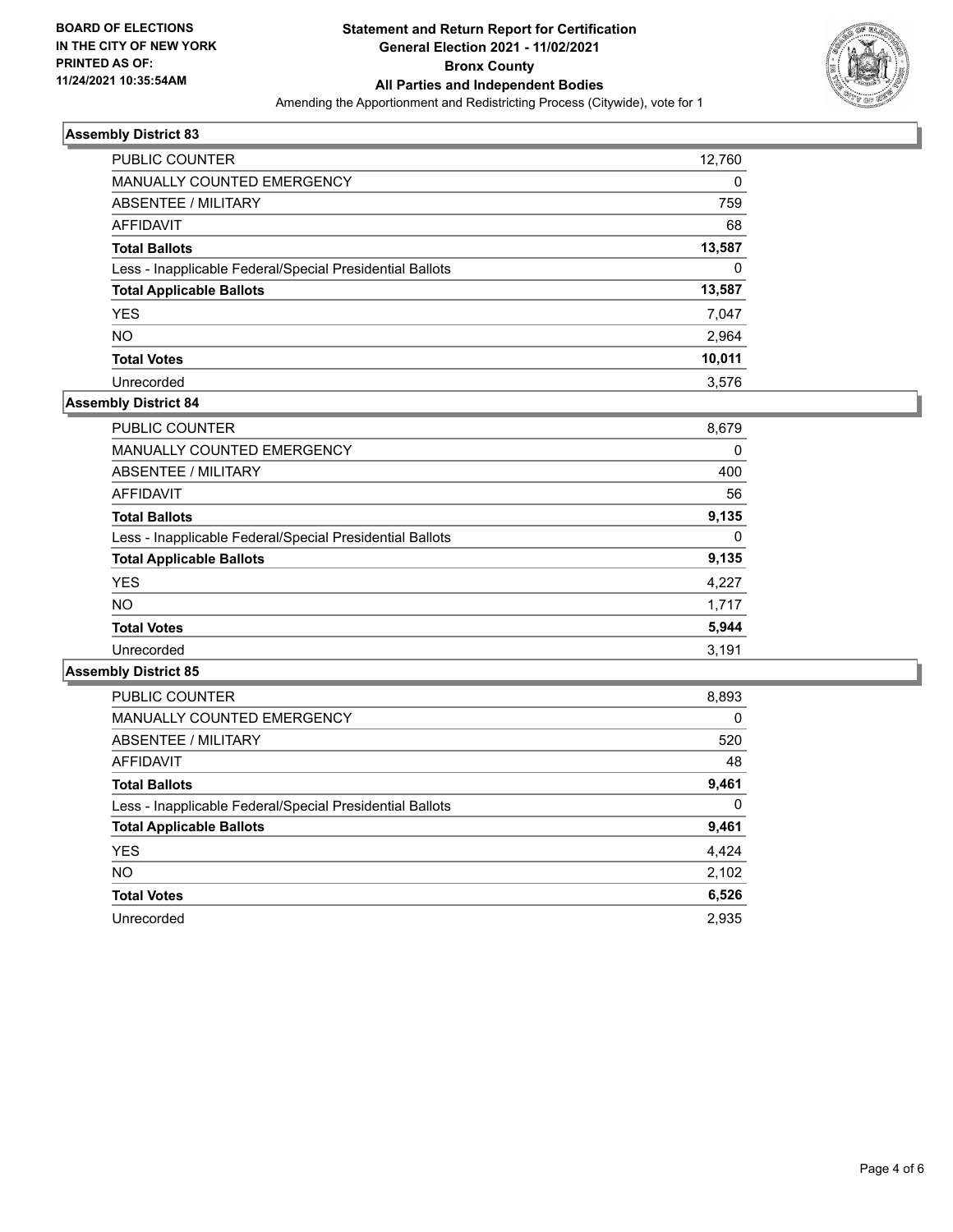

| <b>PUBLIC COUNTER</b>                                    | 7,453    |
|----------------------------------------------------------|----------|
| MANUALLY COUNTED EMERGENCY                               | $\Omega$ |
| ABSENTEE / MILITARY                                      | 552      |
| AFFIDAVIT                                                | 40       |
| <b>Total Ballots</b>                                     | 8,045    |
| Less - Inapplicable Federal/Special Presidential Ballots | $\Omega$ |
| <b>Total Applicable Ballots</b>                          | 8,045    |
| <b>YES</b>                                               | 3,455    |
| <b>NO</b>                                                | 1,378    |
| <b>Total Votes</b>                                       | 4,833    |
| Unrecorded                                               | 3.212    |

| <b>PUBLIC COUNTER</b>                                    | 8,828 |
|----------------------------------------------------------|-------|
| <b>MANUALLY COUNTED EMERGENCY</b>                        | 0     |
| ABSENTEE / MILITARY                                      | 740   |
| <b>AFFIDAVIT</b>                                         | 82    |
| <b>Total Ballots</b>                                     | 9,650 |
| Less - Inapplicable Federal/Special Presidential Ballots | 0     |
| <b>Total Applicable Ballots</b>                          | 9,650 |
| <b>YES</b>                                               | 4,990 |
| <b>NO</b>                                                | 2,158 |
| <b>Total Votes</b>                                       | 7,148 |
| Unrecorded                                               | 2.502 |